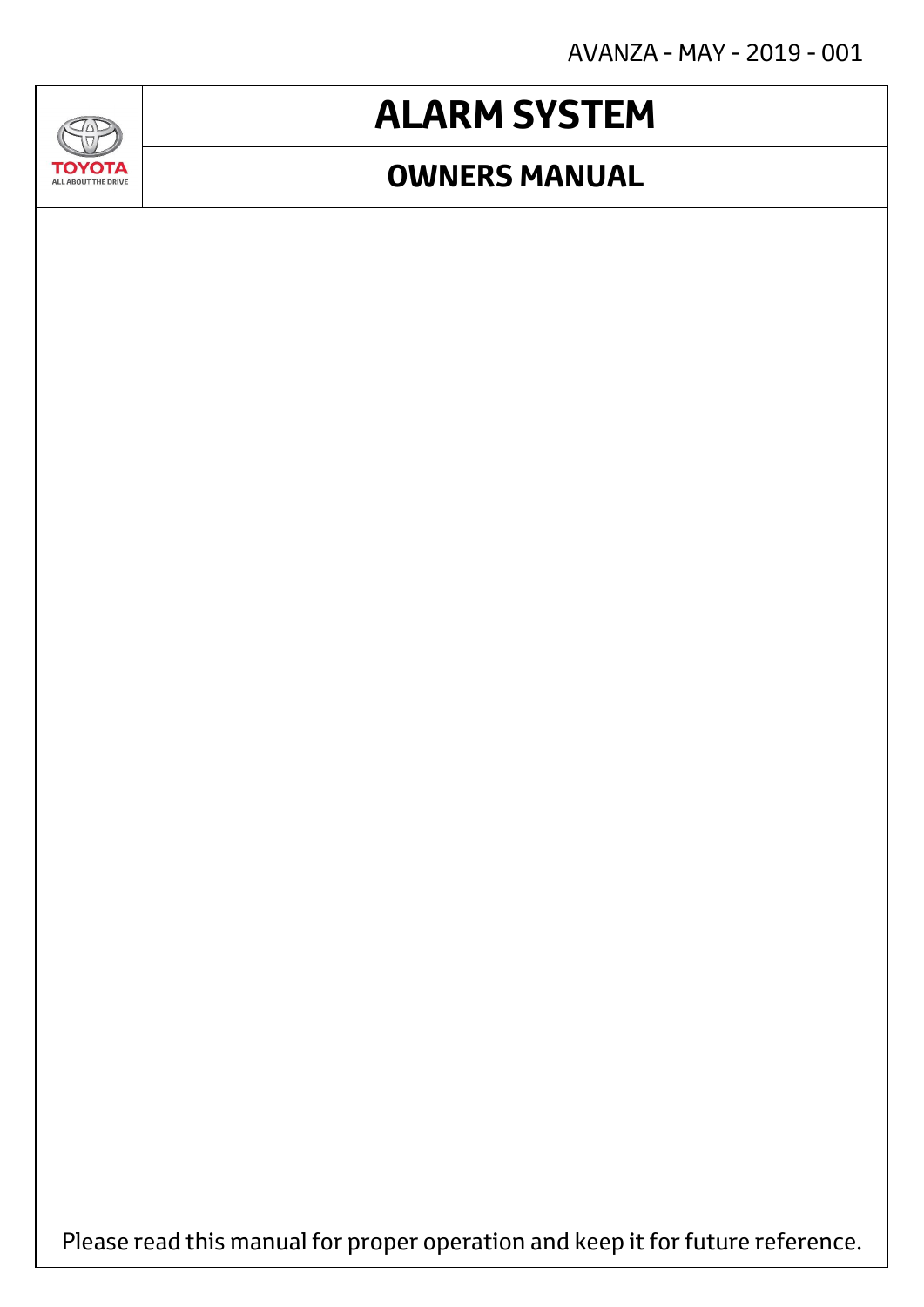AVANZA - MAY - 2019 - 001



## **ALARM SYSTEM**

### **USER MANUAL**

| <b>Section</b> | <b>Title</b>             | Page    |
|----------------|--------------------------|---------|
| 1.0            | <b>Introduction</b>      |         |
| 2.0            | <b>Security Overview</b> | $2 - 6$ |
| 3.0            | <b>Warranty</b>          | 7       |

Please read this manual for proper operation and keep it for future reference.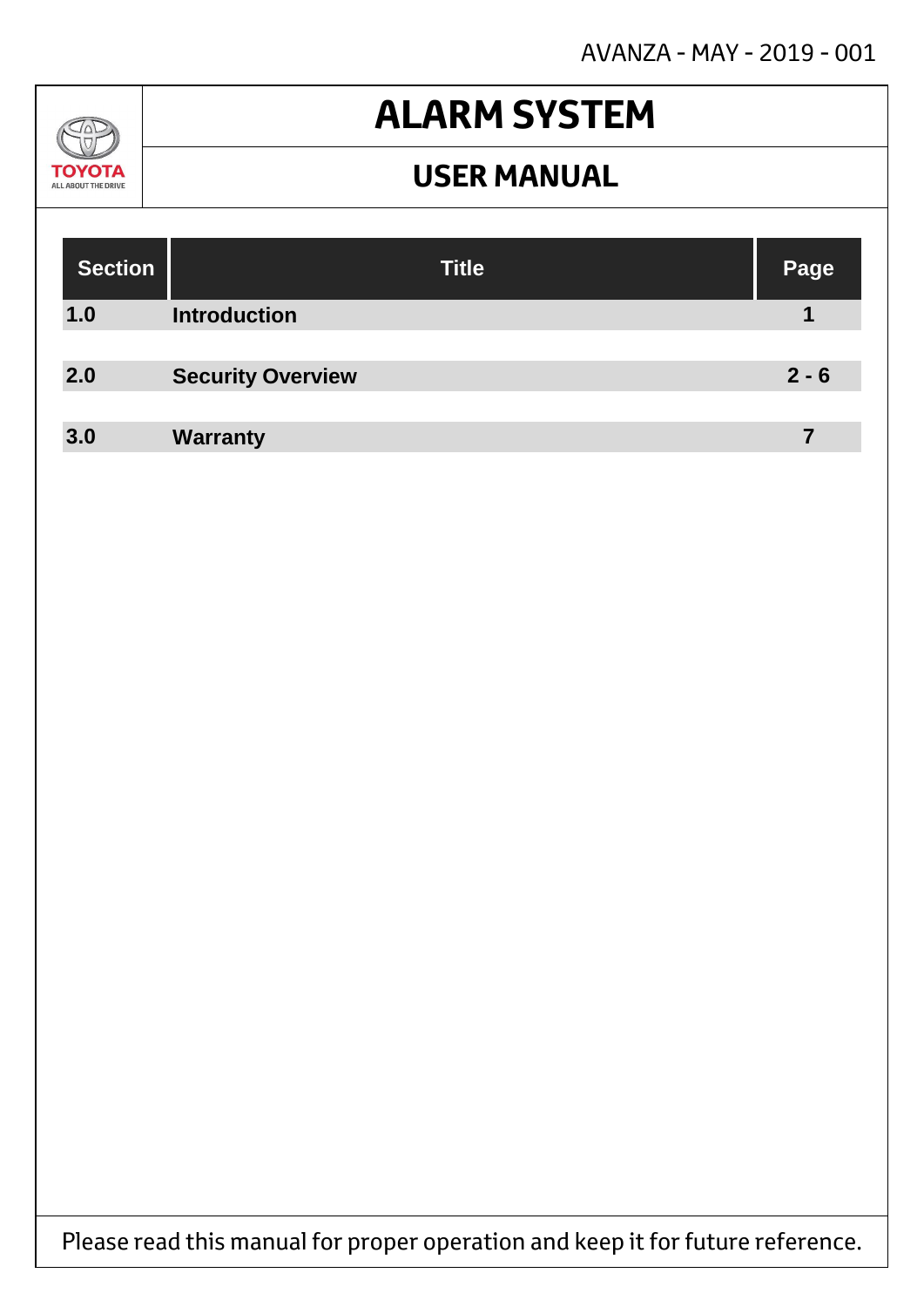

# **SECTION 1.0**

### **Introduction**

To reduce the possibility of the vehicle being broken into or stolen, the following precautions should always be taken when leaving the vehicle unattended.

- Close all windows. The smallest gap could present an opportunity to a thief. take all valuables with you, or lock them in the glove box or boot compartment. Do not leave vehicle ownership documents in the vehicle.
- Ensure all doors, the glove box and bonnet boot compartment are properly closed and the alarm system is armed.
- At night, park in a well illuminated area.

The vehicle is equipped with double alarm protection. When the vehicle is being attempted by thief, the double alarm will generate siren sound and/or horn sound with blinker light flashing.

#### **! WARNING**

No additions or modifications should be made to the security system installation or its components. Any repairs on the security system or its components should be undertaken by an Authorised Toyota Dealer.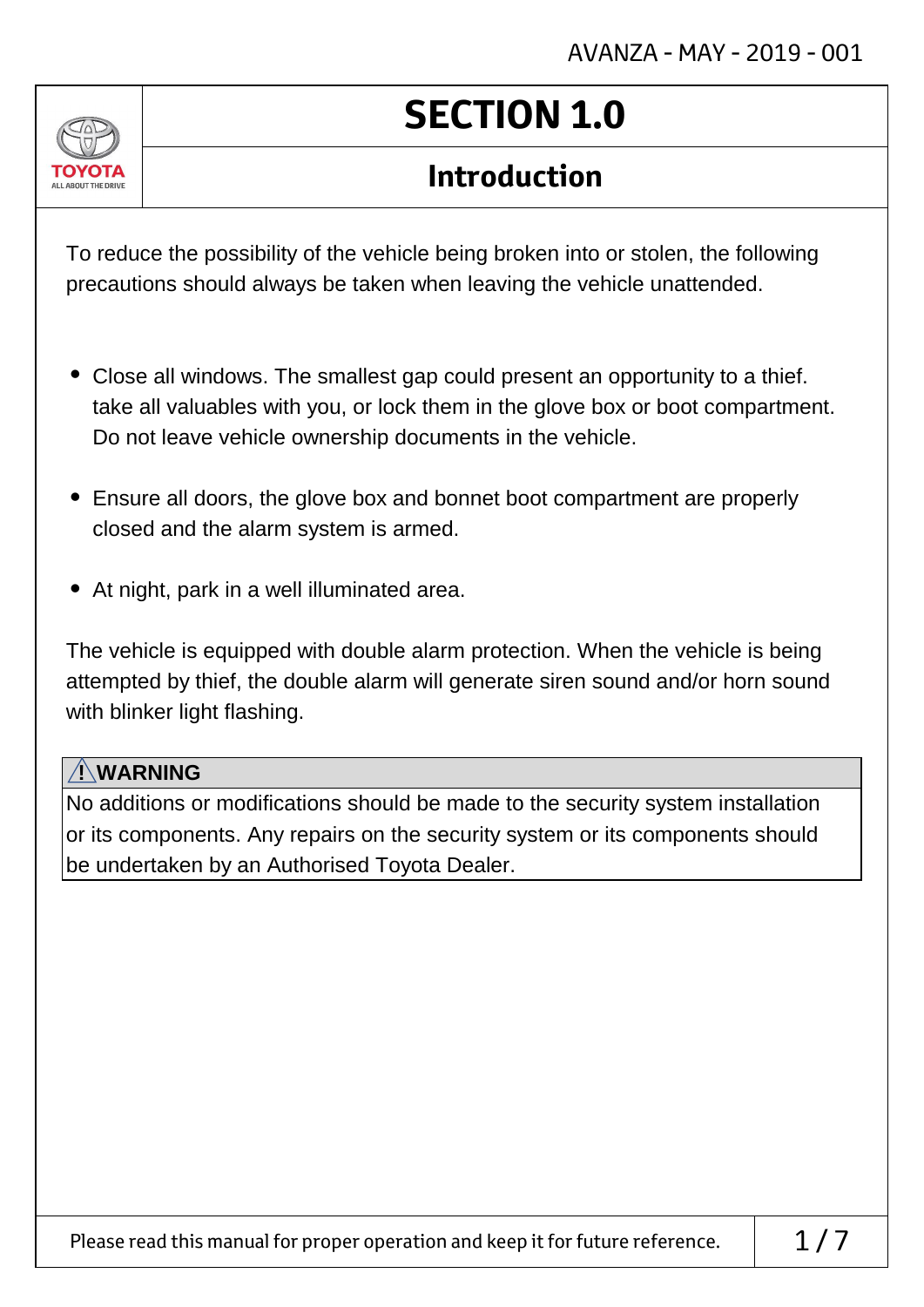### **Security Overview**

To assist in securing your vehicle, the following features are provided.

Alarm system comprising warning siren with backup battery, "Vehicle immobiliser", perimetric protection and interior movement sensor with "Wireless remote control" electronically coded to the vehicle.

#### **NOTE**

ALL AROUT THE DRIV

"Vehicle immobiliser" and "Wireless remote control" - standard feature of the vehicle.

#### **Wireless remote control**



**Indicator:**  $1/\sqrt{2}$  : Lock button  $2/\sqrt{2}$ : Unlock button

#### **Arming the alarm system**

- The alarm system is armed when the "Wireless remote control" is used to lock the vehicle.
- Press the lock button on the "Wireless remote control" to lock the vehicle. The turn signals will flash once. The alarm LED will illuminate for 30 second and then starts flashing to indicate that the alarm system is armed.

#### **NOTE**

- Door/Bonnet ajar warning
- Door/Bonnet if any of the doors/bonnet is ajar, the vehicle is not able to be locked by Wireless remote control.
- Car owners need to correct the door/bonnet closure and press the "Wireless remote control" lock button again to lock the car/arm the alarm system.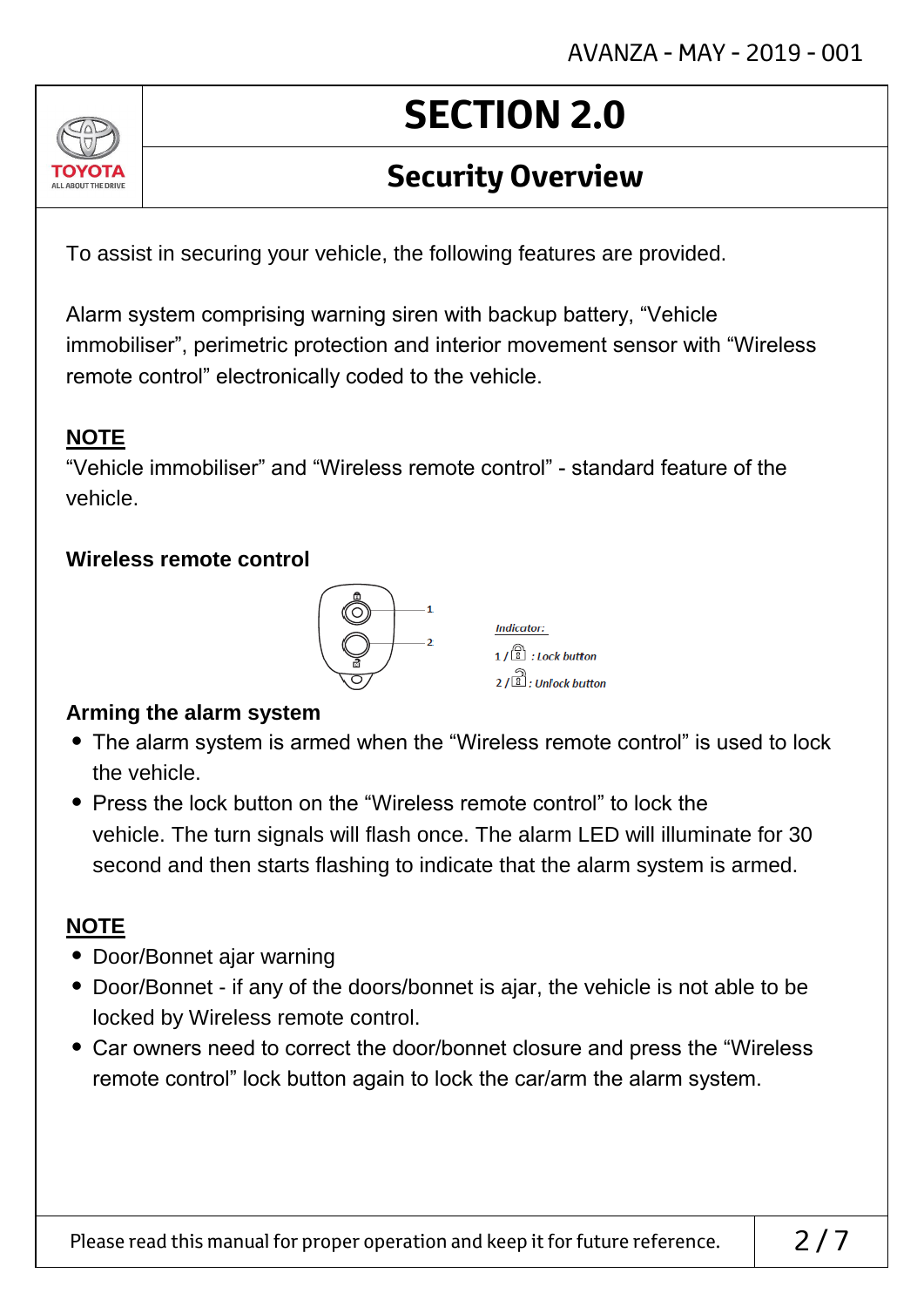### **Security Overview**

#### **Sensor exclusion**

 $\bigcap$ .  $-$  IFD - Alarm LED Push Button **Alarm LED panel** 

\*To exclude the interior movement sensor, proceed as follows:

Switch the ignition ON > OFF and within 5 second press and hold the alarm LED push button until the LED flashes once. The sensor is excluded from the alarm protection.

#### **NOTE**

ALL ABOUT THE DRIVE

The interior movement sensor is excluded for 1 arm cycle only.

#### **Warning**

The interior movement sensor may be activated by any of the followings:

- Dangling accessories
- Automatic or high pressure vehicle washes
- The impact of hail, lightning strikes, or other kinds of impact or continuous vibrations
- Any opened window

#### **Disarming the alarm system**

- The alarm system is disarmed by unlocking the vehicle using the unlock button
- on the "Wireless remote control". Press the unlock button to unlock the vehicle - the turn signals flash twice.

A 1) After engine start, please refer to alarm LED light, if alarm LED light 'ACTIVATE/BLINK', please use PIN code to DISARM the alarm (LED light goes off) before driving.

2) When alarm triggers, press "Wireless remote control" to Lock and Unlock, if alarm siren still triggers, please use PIN code to disarm (please refer to page 5 - EMERGENGY OVERRIDE).

#### **NOTE**

If a door has not been opened within 30 second of unlocking the vehicle, all doors will automatically relock and the alarm system rearms.

Please read this manual for proper operation and keep it for future reference.  $\begin{array}{c} \n\end{array}$  3/7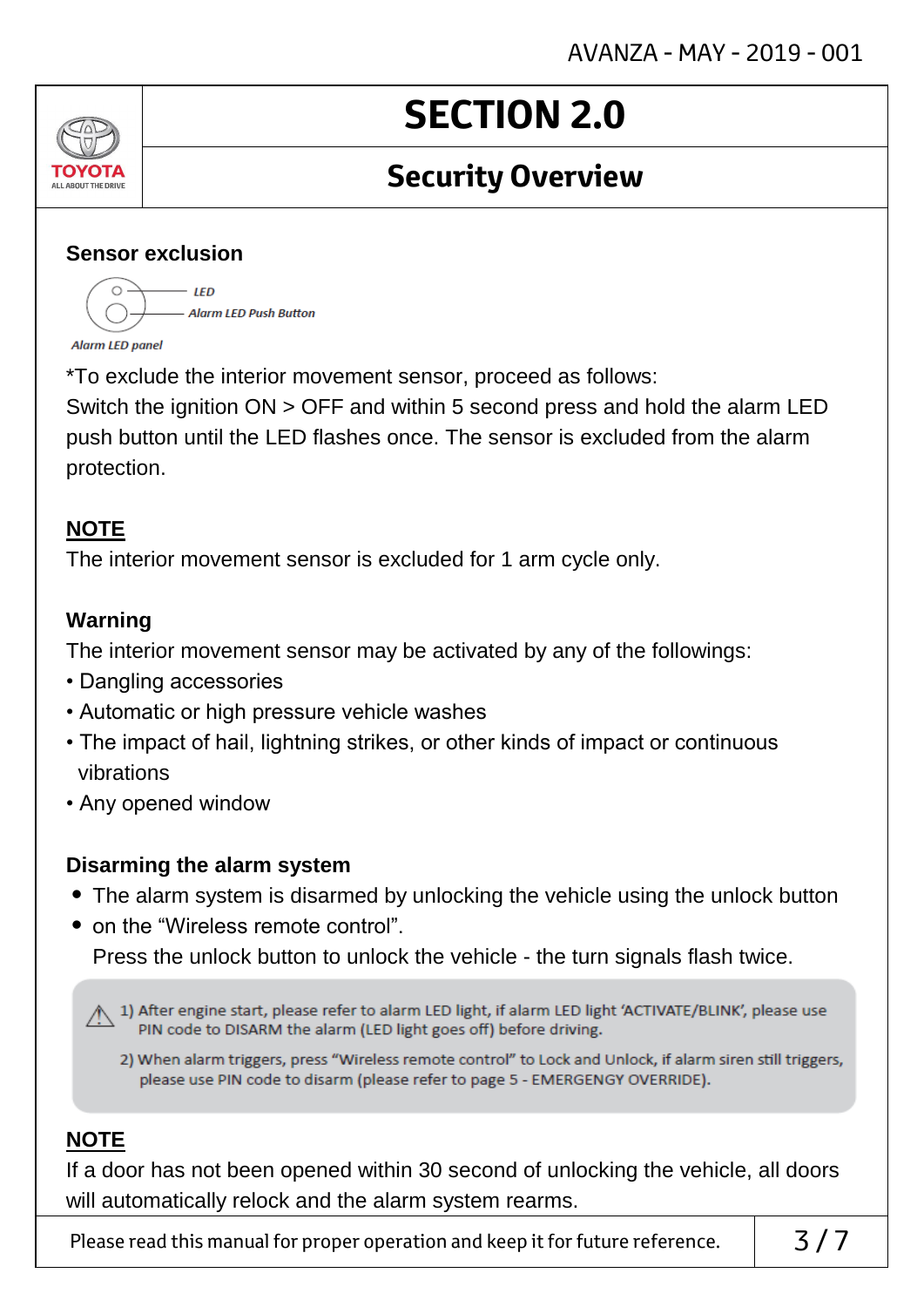### **Security Overview**

#### **Alarm activation**

The system activates an alarm if the following unauthorised actions are carried out when the vehicle is locked.

- 
- 
- Opening of a door Switching on the ignition
- Opening of the bonnet Movements in the vehicle
- Opening of the back door Disconnection of the siren
	-

The siren is sounded for approximately 30 second per cycle up to a maximum of 9 cycles.

#### **Switching off the alarm activation**

In case an alarm had accidentally activated.

1) Please make sure hazard switch is switched OFF. (If hazard is turned ON)

2) Press unlock buttton to disarm alarm. If alarm remain activated, please use PIN code to disarm (please refer to page 5 - Emergency Override)

#### **Alarm activation diagnostic**

If an alarm had activated, on unlocking the vehicle with the "Wireless remote control", the alarm will issue 3 beeps.

Check the alarm LED display:

- **1 flash** alarm activated by the opening of any door
- **2 flashes** alarm activated by movement in the vehicle
- **3 flashes** alarm activated by the opening of the bonnet
- **4 flashes** alarm activated by switching on the ignition
- **8 flashes** alarm activated by the disconnection of the siren

#### **NOTE**

Alarm diagnostic memory will be cleared and LED display will go OFF when "Wireless remote control" is used to lock the vehicle or ACC switch turned ON.

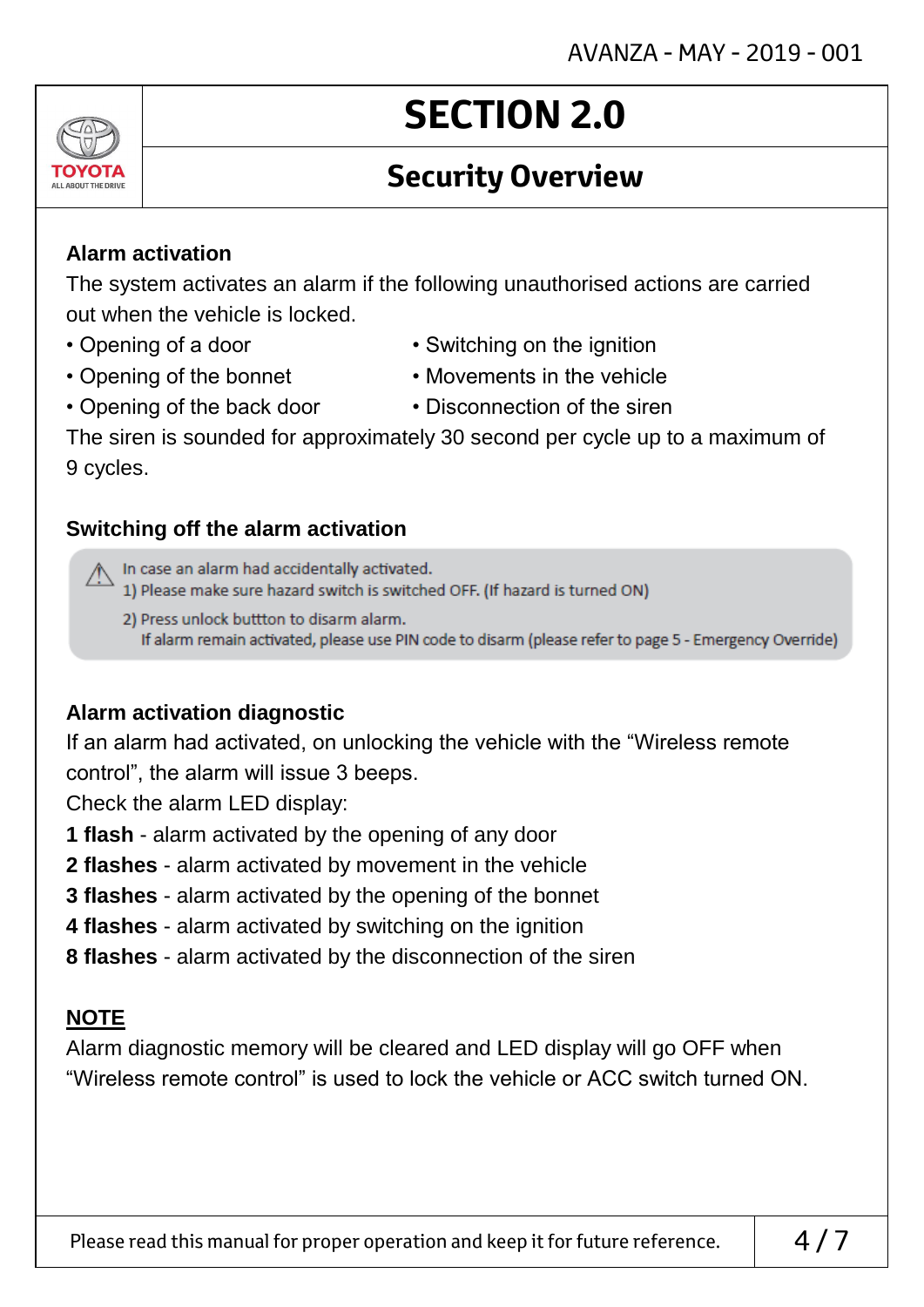### **Security Overview**

#### **PIN code**

ALL AROUT THE DRIV

The alarm system PIN code for emergency override is printed on the PIN code card. In case of an emergency override e.g. the "Wireless remote control" is not available to disarm the alarm, enter the PIN code using the Alarm LED Push Button for manual disarm.



#### **IMPORTANT**

Copy the PIN code and keep the code card together with this manual in a safe place.

#### **Emergency override - how to disarm the alarm using the PIN code**

This feature is used if the "Wireless remote control" is out of function.

• Push the button on the alarm LED panel the number of times corresponding to the first digit of your PIN code.

The LED will flash each time you press the button, a longer flash will confirm that the right PIN code digit has been entered.

Wait for this long flash of LED before entering the next digit.

- Proceed the same way for the next 3 digits. The system will disarm as soon as the last digit is entered.
- If the PIN code is pressed wrongly, wait for 5 second and repeat steps again from the start.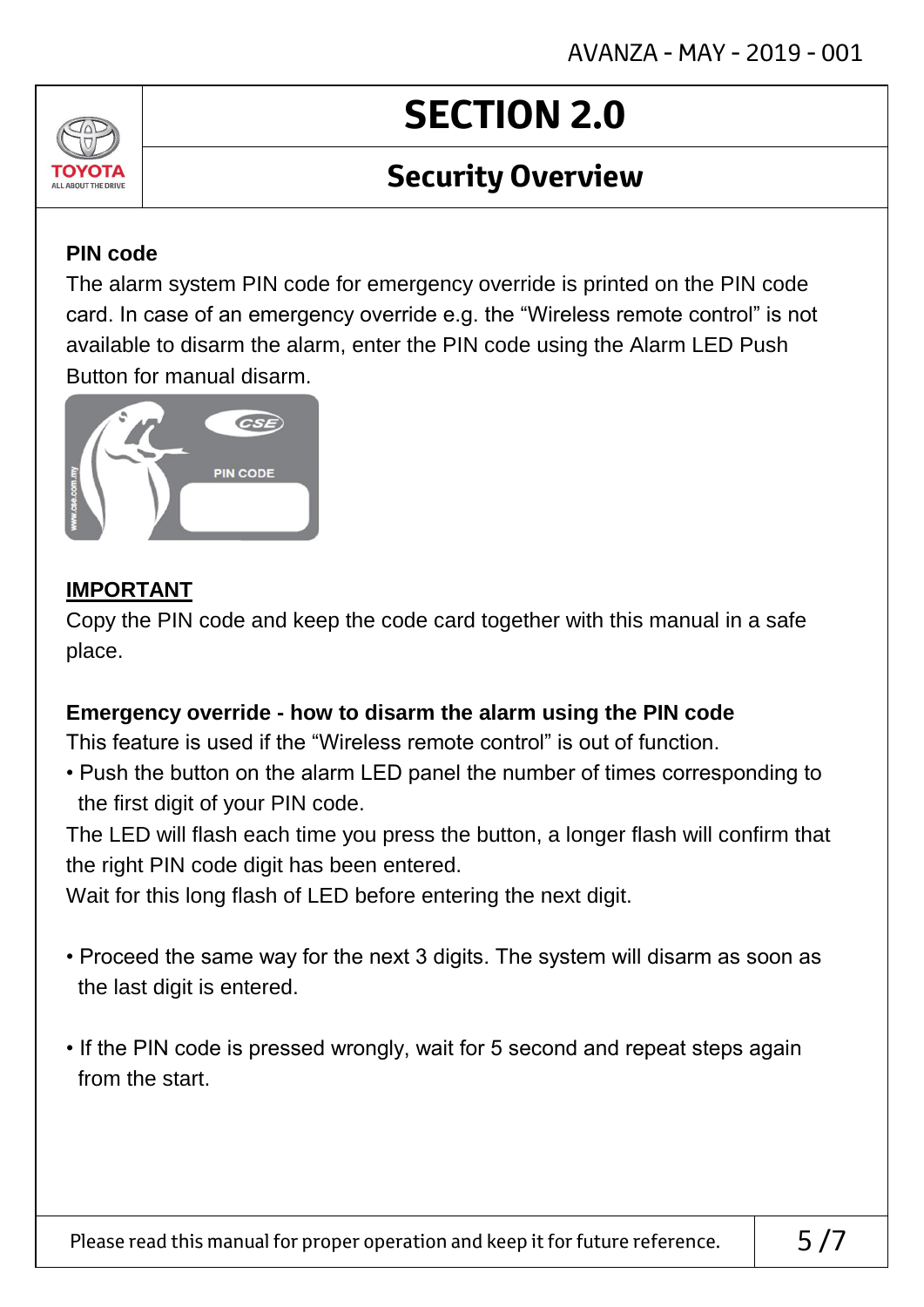$\sqrt{2}$ 

**TOYOTA** ALL AROUT THE DRIVE